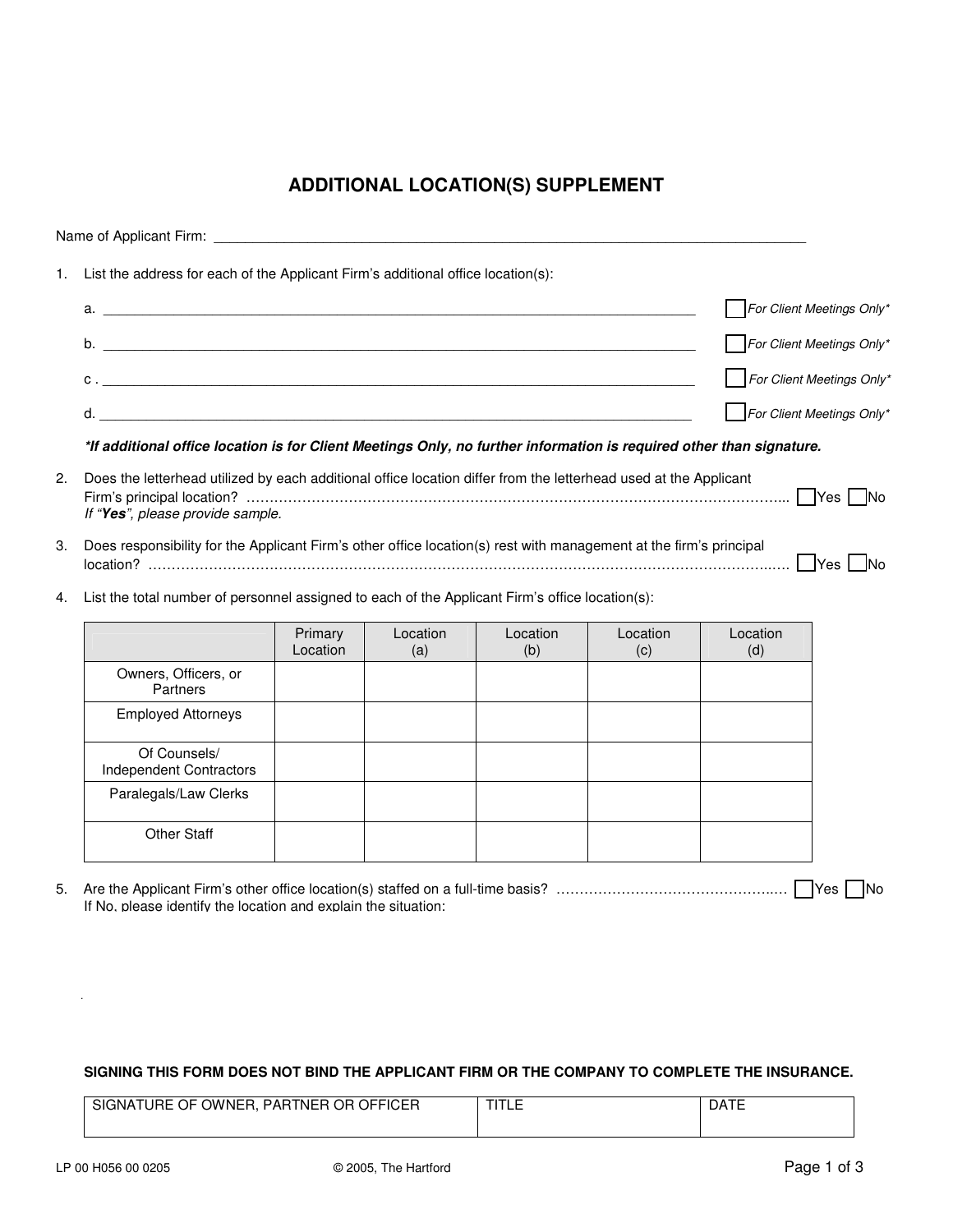**California Notice:** The Hartford may charge a fee if this bond or policy is cancelled before the end of its term. The fee can range between 5% to 100% of the pro rata unearned premium. Please refer to the terms and conditions stated in the policy or bond. This notice does not apply to cancellations initiated by The Hartford.

## **FRAUD WARNING STATEMENTS**

**ALABAMA APPLICANTS: ANY PERSON WHO KNOWINGLY PRESENTS A FALSE OR FRAUDULENT CLAIM FOR PAYMENT OF A LOSS OR BENEFIT OR WHO KNOWINGLY PRESENTS FALSE INFORMATION IN AN APPLICATION FOR INSURANCE IS GUILTY OF A CRIME AND MAY BE SUBJECT TO RESTITUTION FINES OR CONFINEMENT IN PRISON, OR ANY COMBINATION THEREOF.**

**ARKANSAS APPLICANTS: ANY PERSON WHO KNOWINGLY PRESENTS A FALSE OR FRAUDULENT CLAIM FOR PAYMENT OF A LOSS OR BENEFIT OR KNOWINGLY PRESENTS FALSE INFORMATION IN AN APPLICATION FOR INSURANCE IS GUILTY OF A CRIME AND MAY BE SUBJECT TO FINES AND CONFINEMENT IN PRISON.** 

**COLORADO APPLICANTS: IT IS UNLAWFUL TO KNOWINGLY PROVIDE FALSE, INCOMPLETE, OR MISLEADING FACTS OR INFORMATION TO AN INSURANCE COMPANY FOR THE PURPOSE OF DEFRAUDING OR ATTEMPTING TO DEFRAUD THE COMPANY. PENALTIES MAY INCLUDE IMPRISONMENT, FINES, DENIAL OF INSURANCE, AND CIVIL DAMAGES. ANY INSURANCE COMPANY OR AGENT OF AN INSURANCE COMPANY WHO KNOWINGLY PROVIDES FALSE, INCOMPLETE, OR MISLEADING FACTS OR INFORMATION TO A POLICY HOLDER OR CLAIMANT FOR THE PURPOSE OF DEFRAUDING OR ATTEMPTING TO DEFRAUD THE POLICY HOLDER OR CLAIMANT WITH REGARD TO A SETTLEMENT OR AWARD PAYABLE FROM INSURANCE PROCEEDS SHALL BE REPORTED TO THE COLORADO DIVISION OF INSURANCE WITHIN THE DEPARTMENT OF REGULATORY AGENCIES.** 

**DISTRICT OF COLUMBIA APPLICANTS: IT IS A CRIME TO PROVIDE FALSE OR MISLEADING INFORMATION TO AN INSURER FOR THE PURPOSE OF DEFRAUDING THE INSURER OR ANY OTHER PERSON. PENALTIES INCLUDE IMPRISONMENT AND/OR FINES. IN ADDITION, AN INSURER MAY DENY INSURANCE BENEFITS IF FALSE INFORMATION MATERIALLY RELATED TO A CLAIM WAS PROVIDED BY THE APPLICANT."** 

**FLORIDA APPLICANTS: ANY PERSON WHO KNOWINGLY AND WITH INTENT TO INJURE, DEFRAUD OR DECEIVE ANY INSURER FILES A STATEMENT OF CLAIM OR AN APPLICATION CONTAINING ANY FALSE, INCOMPLETE, OR MISLEADING INFORMATION IS GUILTY OF A FELONY OF THE THIRD DEGREE.** 

**HAWAII APPLICANTS: FOR YOUR PROTECTION, HAWAII LAW REQUIRES YOU TO BE INFORMED THAT PRESENTING A FRAUDULENT CLAIM FOR PAYMENT OF A LOSS OR BENEFIT IS A CRIME PUNISHABLE BY FINES OR IMPRISONMENT, OR BOTH.** 

**KANSAS APPLICANTS: A " FRAUDULENT INSURANCE ACT " MEANS AN ACT COMMITTED BY ANY PERSON WHO, KNOWINGLY AND WITH INTENT TO DEFRAUD, PRESENTS, CAUSES TO BE PRESENTED OR PREPARES WITH KNOWLEDGE OR BELIEF THAT IT WILL BE PRESENTED TO OR BY AN INSURER, PURPORTED INSURER, BROKER OR ANY AGENT THEREOF, ANY WRITTEN STATEMENT AS PART OF, OR IN SUPPORT OF, AN APPLICATION FOR THE ISSUANCE OF, OR THE RATING OF AN INSURANCE POLICY FOR PERSONAL OR COMMERCIAL INSURANCE, OR A CLAIM FOR PAYMENT OR OTHER BENEFIT PURSUANT TO AN INSURANCE POLICY FOR COMMERCIAL OR PERSONAL INSURANCE WHICH SUCH PERSON KNOWS TO CONTAIN MATERIALLY FALSE INFORMATION CONCERNING ANY FACT MATERIAL THERETO; OR CONCEALS, FOR THE PURPOSE OF MISLEADING, INFORMATION CONCERNING ANY FACT MATERIAL THERETO.** 

**KENTUCKY APPLICANTS: ANY PERSON WHO KNOWINGLY AND WITH INTENT TO DEFRAUD ANY INSURANCE COMPANY OR OTHER PERSON FILES AN APPLICATION FOR INSURANCE CONTAINING ANY MATERIALLY FALSE INFORMATION OR CONCEALS FOR THE PURPOSE OF MISLEADING, INFORMATION CONCERNING ANY FACT MATERIAL THERETO COMMITS A FRAUDULENT INSURANCE ACT, WHICH IS A CRIME.** 

**LOUISIANA APPLICANTS: ANY PERSON WHO KNOWINGLY PRESENTS A FALSE OR FRAUDULENT CLAIM FOR PAYMENT OF A LOSS OR BENEFIT OR KNOWINGLY PRESENTS FALSE INFORMATION IN AN APPLICATION FOR INSURANCE IS GUILTY OF A CRIME AND MAY BE SUBJECT TO FINES AND CONFINEMENT IN PRISON.** 

**MAINE APPLICANTS: IT IS A CRIME TO KNOWINGLY PROVIDE FALSE, INCOMPLETE OR MISLEADING INFORMATION TO AN INSURANCE COMPANY FOR THE PURPOSE OF DEFRAUDING THE COMPANY. PENALTIES MAY INCLUDE IMPRISONMENT, FINES OR A DENIAL OF INSURANCE BENEFITS.** 

**MARYLAND APPLICANTS: ANY PERSON WHO KNOWINGLY OR WILLFULLY PRESENTS A FALSE OR FRAUDULENT CLAIM FOR PAYMENT OF A LOSS OR BENEFIT OR WHO KNOWINGLY OR WILLFULLY PRESENTS FALSE INFORMATION IN AN APPLICATION FOR INSURANCE IS GUILTY OF A CRIME AND MAY BE SUBJECT TO FINES AND CONFINEMENT IN PRISON.** 

**NEW JERSEY APPLICANTS: ANY PERSON WHO INCLUDES ANY FALSE OR MISLEADING INFORMATION ON AN APPLICATION FOR AN INSURANCE POLICY IS SUBJECT TO CRIMINAL AND CIVIL PENALTIES.** 

**NEW MEXICO APPLICANTS: ANY PERSON WHO KNOWINGLY PRESENTS A FALSE OR FRAUDULENT CLAIM FOR PAYMENT OF A LOSS OR BENEFIT OR KNOWINGLY PRESENTS FALSE INFORMATION IN AN APPLICATION FOR INSURANCE IS GUILTY OF A CRIME AND MAY BE SUBJECT TO CIVIL FINES AND CRIMINAL PENALTIES.** 

LP 00 H056 00 0205 C 2005, The Hartford C 2005, The Hartford C 2005 Page 2 of 3 **OHIO APPLICANTS: ANY PERSON WHO, WITH INTENT TO DEFRAUD OR KNOWING THAT HE IS FACILITATING A FRAUD AGAINST AN INSURER, SUBMITS AN APPLICATION OR FILES A CLAIM CONTAINING A FALSE OR DECEPTIVE STATEMENT IS GUILTY OF INSURANCE FRAUD.**